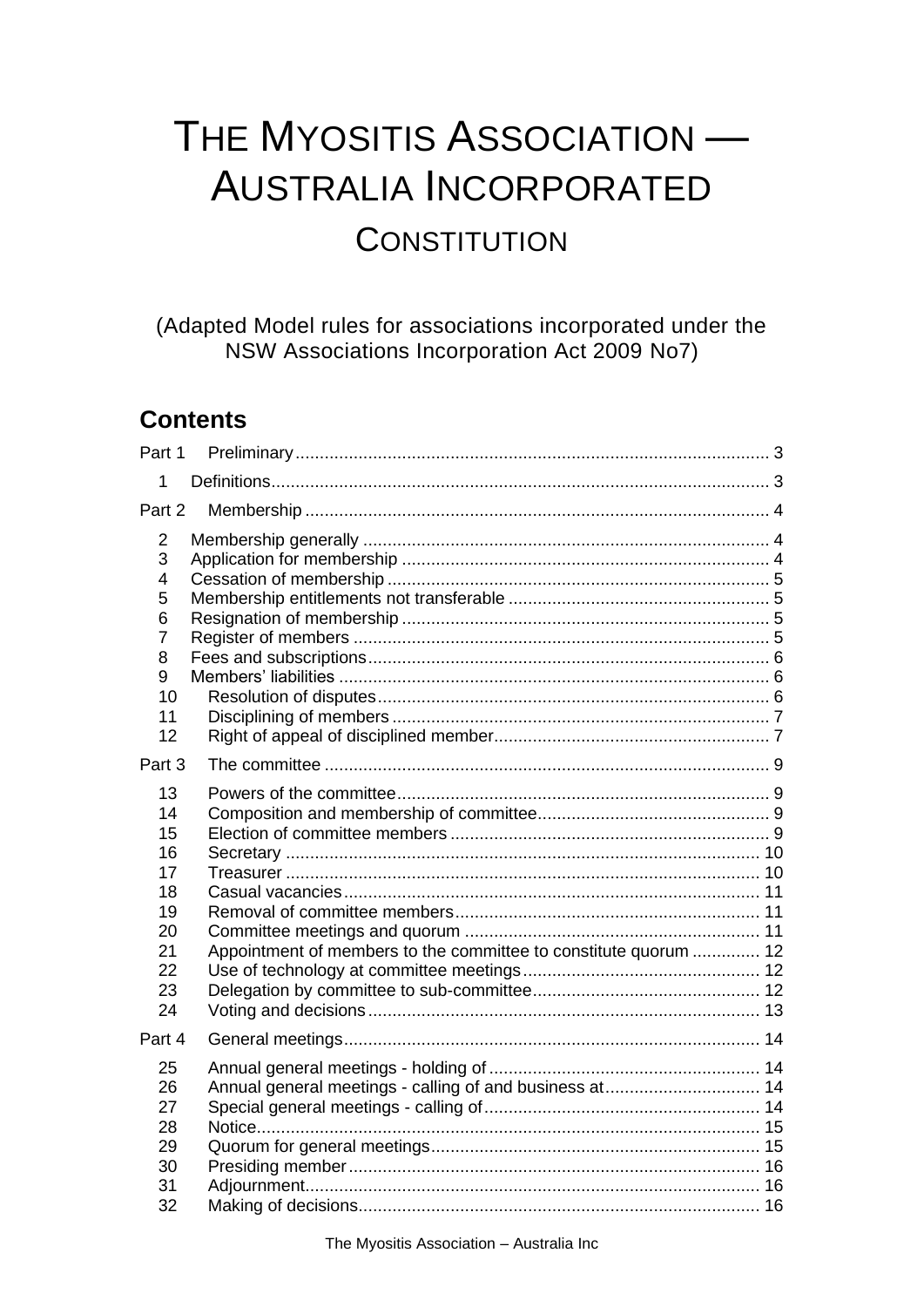| 33<br>34<br>35<br>36<br>37                                     |  |
|----------------------------------------------------------------|--|
| Part 5                                                         |  |
| 38<br>39<br>40<br>41<br>42<br>43<br>44<br>45<br>46<br>47<br>48 |  |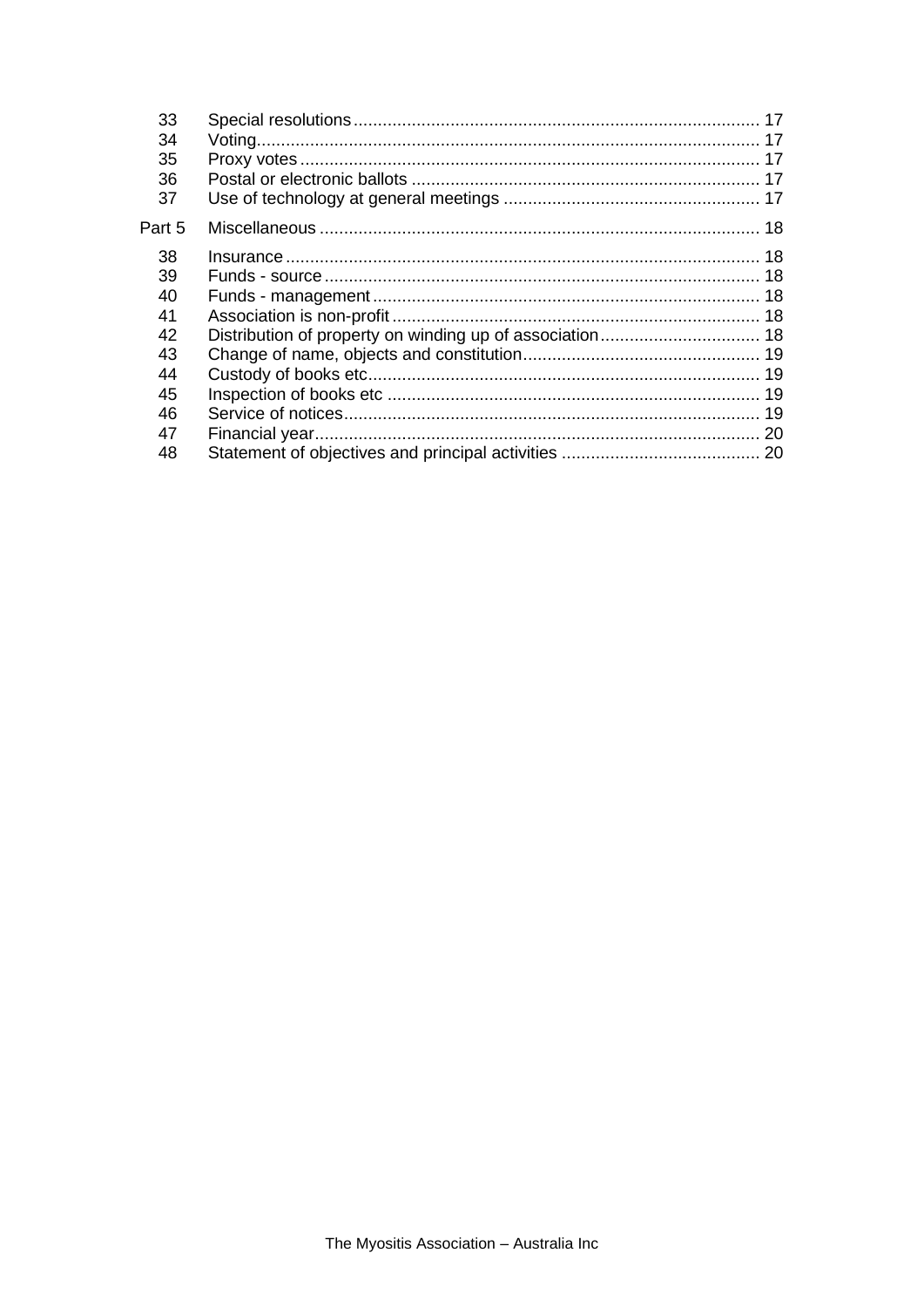# <span id="page-2-1"></span><span id="page-2-0"></span>**Part 1 Preliminary**

### **1 Definitions**

(1) In this constitution:

*ordinary committee member* means a member of the committee who is not an office-bearer of the association.

#### *secretary* means:

- (a) the person holding office under this constitution as secretary of the association, or
- (b) if no person holds that office the public officer of the association.

*special general meeting* means a general meeting of the association other than an annual general meeting.

*the Act* means the NSW *[Associations Incorporation Act 2009](http://www.legislation.nsw.gov.au/xref/inforce/?xref=Type%3Dact%20AND%20Year%3D2009%20AND%20no%3D7&nohits=y)*.

*the Regulation* means the NSW *[Associations Incorporation Regulation 2016.](http://www.legislation.nsw.gov.au/xref/inforce/?xref=Type%3Dsubordleg%20AND%20Year%3D2010%20AND%20No%3D238&nohits=y)*

- (2) In this constitution:
	- (a) a reference to a function includes a reference to a power, authority and duty, and
	- (b) a reference to the exercise of a function includes, if the function is a duty, a reference to the performance of the duty.
- (3) The provisions of the NSW *[Interpretation Act 1987](http://www.legislation.nsw.gov.au/xref/inforce/?xref=Type%3Dact%20AND%20Year%3D1987%20AND%20no%3D15&nohits=y) No15* apply to and in respect of this constitution in the same manner as those provisions would so apply if this constitution were an instrument made under the Act.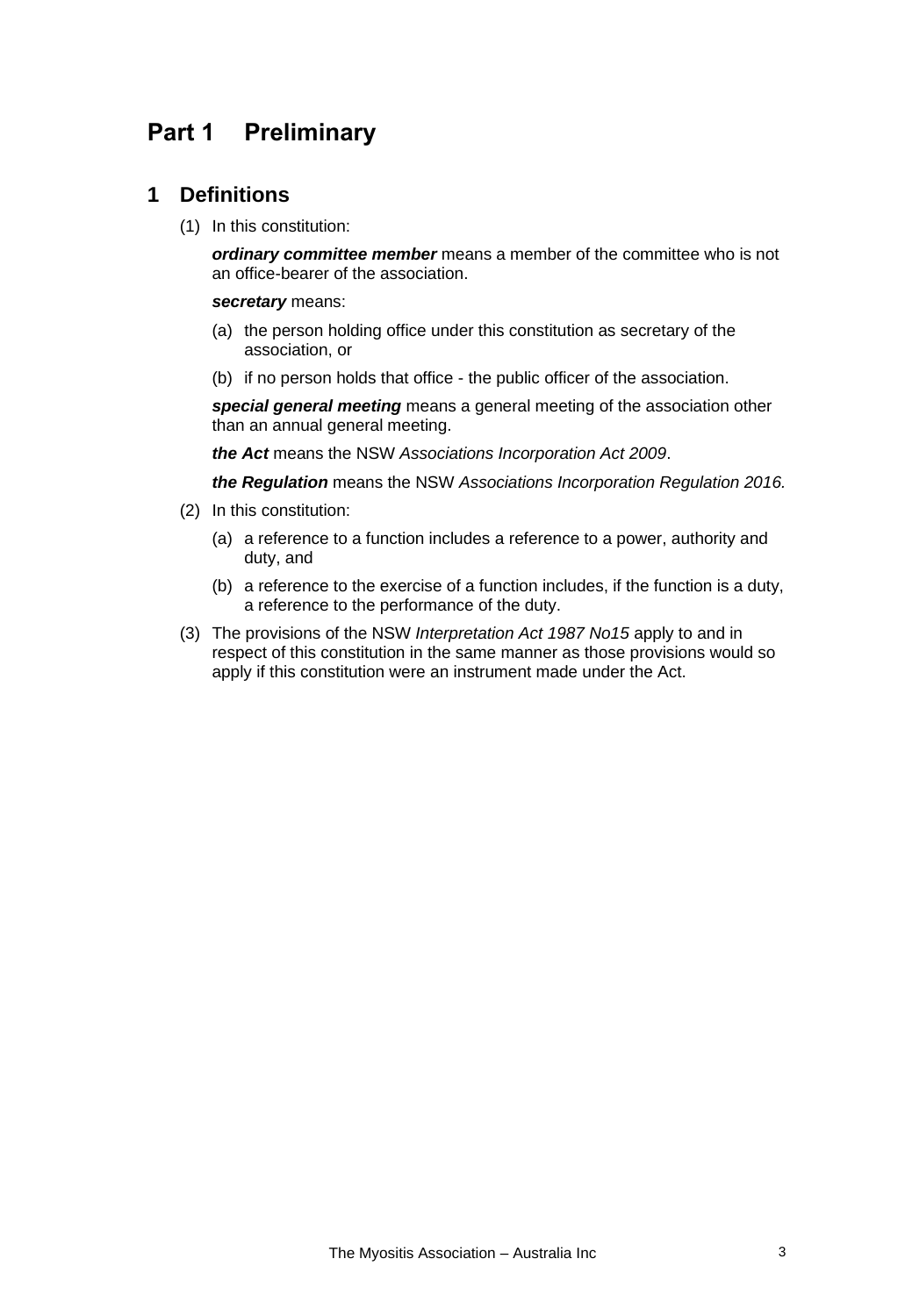# <span id="page-3-1"></span><span id="page-3-0"></span>**Part 2 Membership**

### **2 Membership generally**

Is open to persons affected by Myositis or they have an interest in any of the forms of Myositis e.g., Dermatomyositis, Polymyositis, Inclusion Body Myositis, Necrotising Myositis, Overlap Myositis or Juvenile Dermatomyositis.

- (1) A person is eligible to be a member of the association if:
	- (a) the person is a natural person, and
	- (b) the person has applied and been approved for membership of the association in accordance with clause 3.
- (2) A person is taken to be a member of the association if:
	- (a) the person is a natural person, and
	- (b) the person was:
		- (i) in the case of an unincorporated body that is registered as the association - a member of that unincorporated body immediately before the registration of the association, or
		- (ii) in the case of an association that is amalgamated to form the relevant association - a member of that other association immediately before the amalgamation, or
		- (iii) in the case of a registrable corporation that is registered as an association - a member of the registrable corporation immediately before that entity was registered as an association.
- <span id="page-3-2"></span>(3) A person is taken to be a member of the association if the person was one of the individuals on whose behalf an application for registration of the association under section 6 (1) (a) of the Act was made.

# **3 Application for membership**

- (1) An application by a person for membership of the association:
	- (a) must be made in writing (including by email or other electronic means, if the committee so determines) in the form determined by the committee, and
	- (b) must be lodged (including by electronic means, if the committee so determines) with the secretary of the association or their nominated delegate.
- (2) As soon as practicable after receiving an application for membership, the secretary may refer the application to the committee, which is to determine whether to approve or to reject the application.
	- (a) As soon as practicable after the committee makes that determination, the secretary or their nominated delegate must:
	- (b) notify the applicant in writing (including by email or other electronic means, if the committee so determines) that the committee approved or rejected the application (whichever is applicable), and
	- (c) The secretary or their nominated delegate must, on payment by the applicant of the amounts referred to in subclause (8) within the period referred to in that provision, enter or cause to be entered the applicant's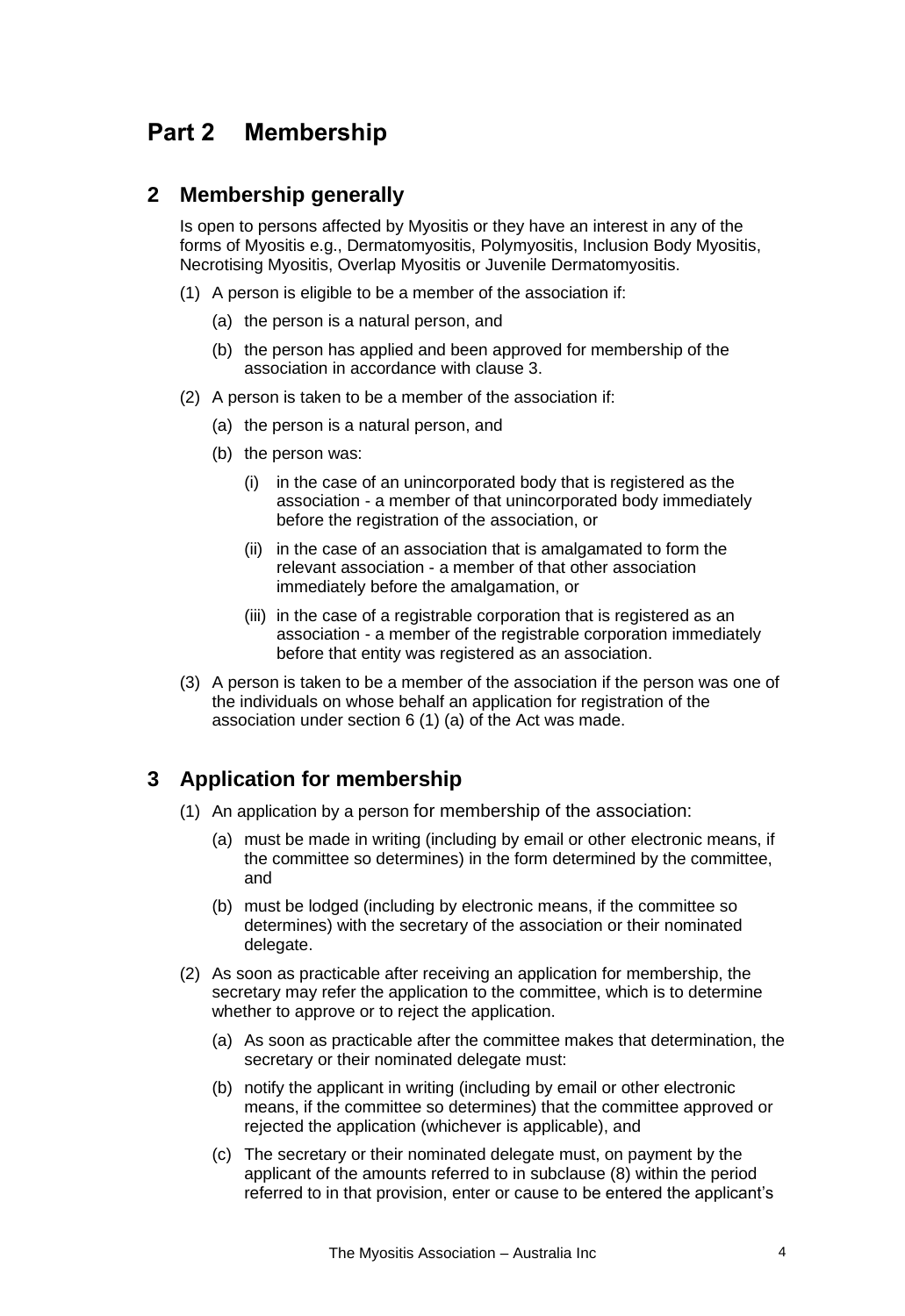name in the register of members and, on the name being so entered, the applicant becomes a member of the association.

- (3) Honorary membership may be conferred on any person as nominated by the committee.
- <span id="page-4-0"></span>(4) Life membership may be conferred on any meritorious member as nominated by the committee.

# **4 Cessation of membership**

A person ceases to be a member of the association if the person:

- (a) dies, or
- (b) resigns membership, or
- (c) is expelled from the association, or
- (d) fails to pay the annual membership fee under clause 8 (2) within 3 months after the fee is due.

### <span id="page-4-1"></span>**5 Membership entitlements not transferable**

A right, privilege or obligation which a person has by reason of being a member of the association:

- (a) is not capable of being transferred or transmitted to another person, and
- (b) terminates on cessation of the person's membership.

### <span id="page-4-2"></span>**6 Resignation of membership**

- (1) A member of the association may resign from membership of the association by first giving to the secretary written notice of at least 1 month (or any other period that the committee may determine) of the member's intention to resign and, on the expiration of the period of notice, the member ceases to be a member.
- <span id="page-4-3"></span>(2) If a member of the association ceases to be a member under subclause (1), and in every other case where a member ceases to hold membership, the secretary must make an appropriate entry in the register of members recording the date on which the member ceased to be a member.

# **7 Register of members**

- (1) The secretary must establish and maintain a register of members of the association (whether in written or electronic form) specifying the name and postal, residential or email address of each person who is a member of the association together with the date on which the person became a member.
- (2) The register of members must be kept in New South Wales:
	- (a) at the main premises of the association, or
	- (b) if the association has no premises, at the association's official address.
- (3) The register of members must be open for inspection, free of charge, by any member of the association at any reasonable hour.
- (4) A member of the association may obtain a copy of any part of the register on payment of a fee of not more than \$1 for each page copied.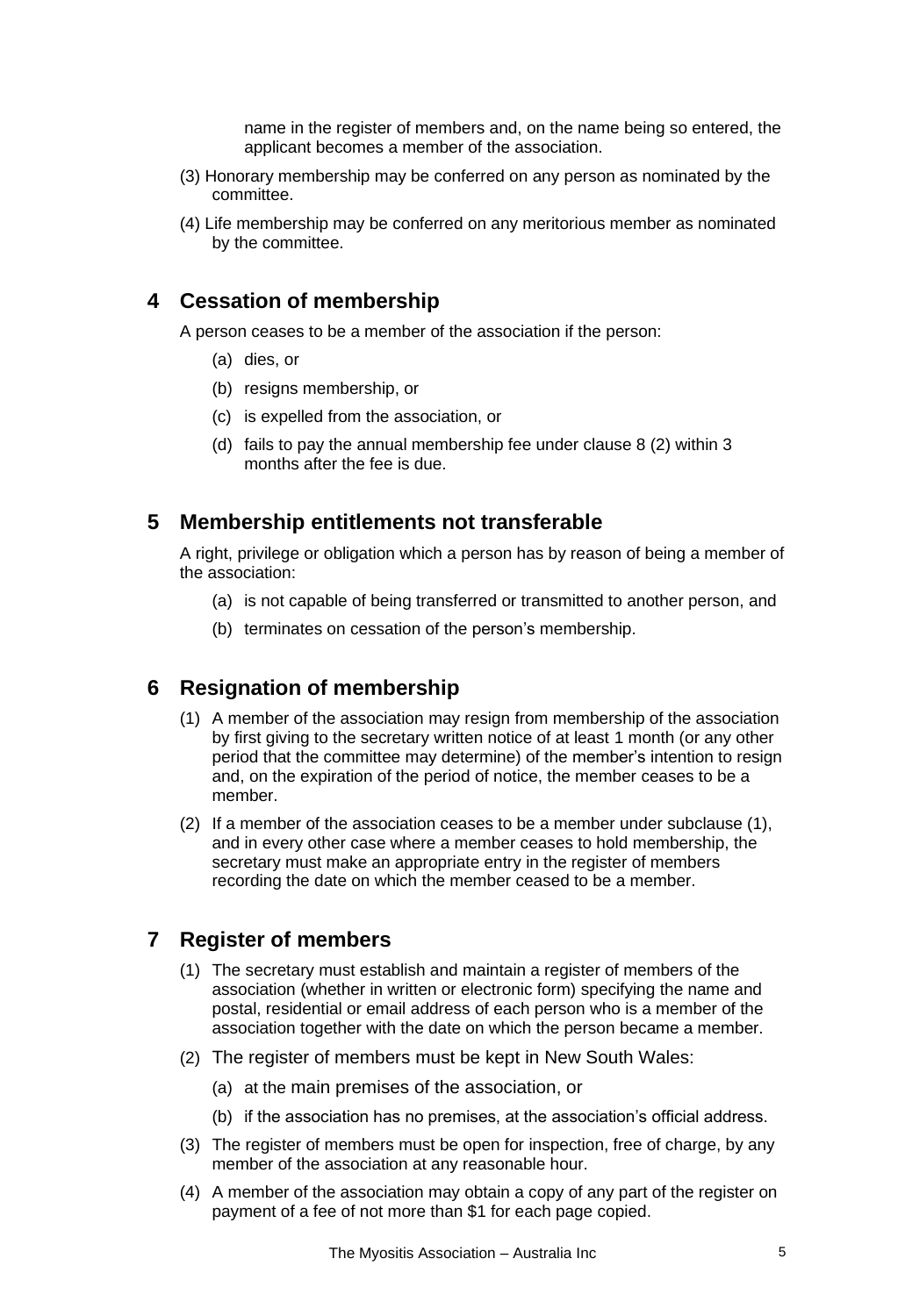- (5) If a member requests that any information contained on the register about the member (other than the member's name) not be available for inspection, that information must not be made available for inspection.
- (6) A member must not use information about a person obtained from the register to contact or send material to the person, other than for:
	- (a) the purposes of sending the person a newsletter, a notice in respect of a meeting or other event relating to the association or other material relating to the association, or
	- (b) any other purpose necessary to comply with a requirement of the Act or the Regulation.
- (7) If the register of members is kept in electronic form:
	- (a) it must be convertible into hard copy, and
	- (b) the requirements in subclauses (2) and (3) apply as if a reference to the register of members is a reference to a current hard copy of the register of members.

### <span id="page-5-0"></span>**8 Fees and subscriptions**

- (1) A member of the association must, on admission to membership, pay to the association a fee of \$10 or, if some other amount is determined by the committee, that other amount.
- <span id="page-5-1"></span>(2) A member of the association, following first year of membership, must pay to the association an annual membership fee of \$10 or, if some other amount is determined by the committee, that other amount.

### **9 Members' liabilities**

<span id="page-5-2"></span>The liability of a member of the association to contribute towards the payment of the debts and liabilities of the association or the costs, charges and expenses of the winding up of the association is limited to the amount, if any, unpaid by the member in respect of membership of the association as required by clause 8.

### **10 Resolution of disputes**

- (1) A dispute between a member and another member (in their capacity as members) of the association, or a dispute between a member or members and the association, are to be referred to a Community Justice Centre for mediation under the *Community Justice Centres Act 1983*.
- (2) If a dispute is not resolved by mediation within 3 months of the referral to a Community Justice Centre, the dispute is to be referred to arbitration.
- (3) The *Commercial Arbitration Act 2010* applies to a dispute referred to arbitration.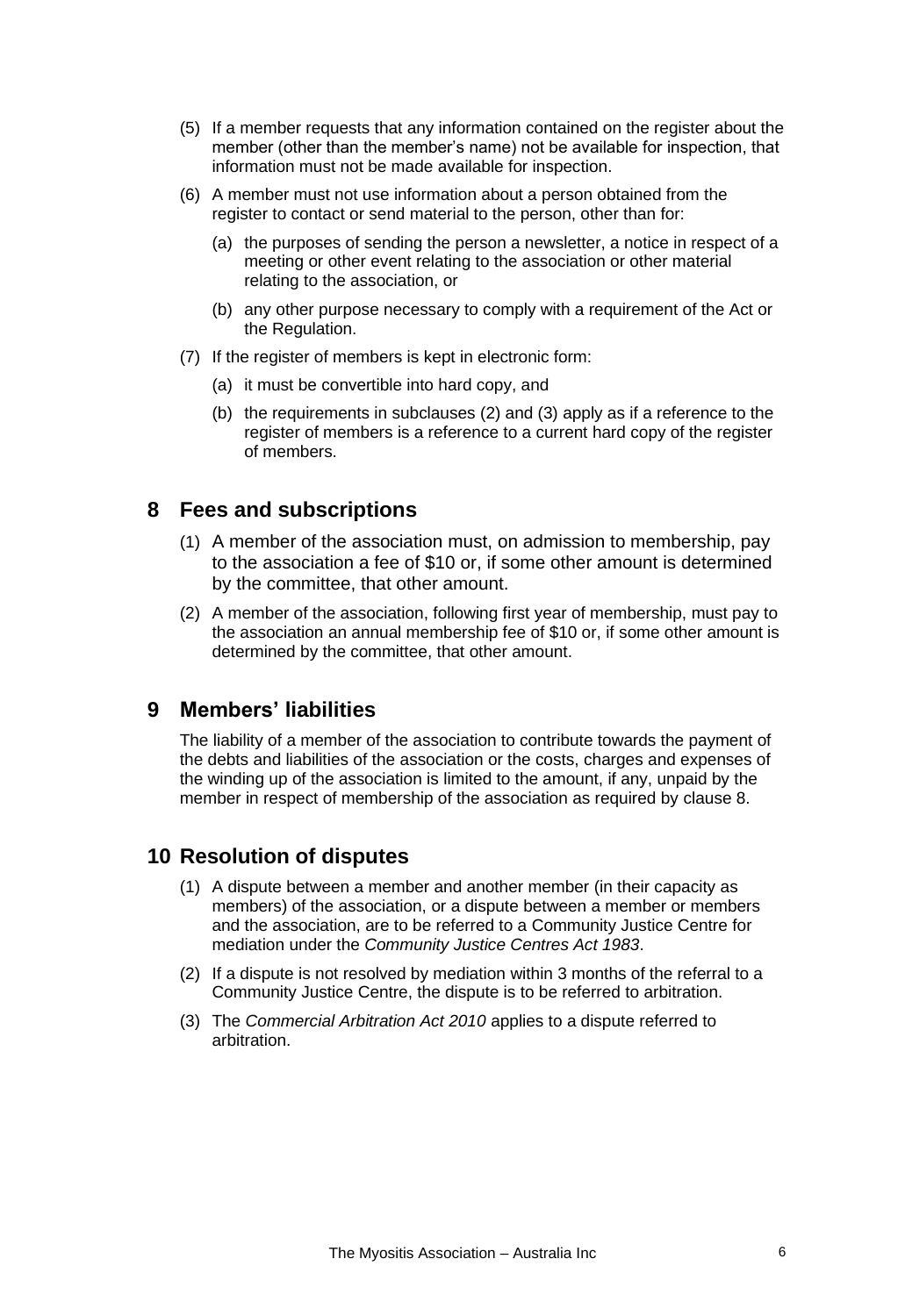# <span id="page-6-0"></span>**11 Disciplining of members**

- (1) A complaint may be made to the committee by any person that a member of the association:
	- (a) has refused or neglected to comply with a provision or provisions of this constitution, or
	- (b) has wilfully acted in a manner prejudicial to the interests of the association.
- (2) The committee may refuse to deal with a complaint if it considers the complaint to be trivial or vexatious in nature.
- (3) If the committee decides to deal with the complaint, the committee:
	- (a) must cause notice of the complaint to be served on the member concerned, and
	- (b) must give the member at least 14 days from the time the notice is served within which to make submissions to the committee in connection with the complaint, and
	- (c) must take into consideration any submissions made by the member in connection with the complaint.
- (4) The committee may, by resolution, expel the member from the association or suspend the member from membership of the association if, after considering the complaint and any submissions made in connection with the complaint, it is satisfied that the facts alleged in the complaint have been proved and the expulsion or suspension is warranted in the circumstances.
- (5) If the committee expels or suspends a member, the secretary must, within 7 days after the action is taken, cause written notice to be given to the member of the action taken, of the reasons given by the committee for having taken that action and of the member's right of appeal under clause 12.
- (6) The expulsion or suspension does not take effect:
	- (a) until the expiration of the period within which the member is entitled to appeal against the resolution concerned, or
	- (b) if within that period the member exercises the right of appeal, unless and until the association confirms the resolution under clause 12,

whichever is the later.

### <span id="page-6-1"></span>**12 Right of appeal of disciplined member**

- (1) A member may appeal to the association in general meeting against a resolution of the committee under clause 11, within 7 days after notice of the resolution is served on the member, by lodging with the secretary a notice to that effect.
- (2) The notice may, but need not, be accompanied by a statement of the grounds on which the member intends to rely for the purposes of the appeal.
- (3) On receipt of a notice from a member under subclause (1), the secretary must notify the committee, which is to convene a general meeting of the association to be held within 28 days after the date on which the secretary received the notice.
- (4) At a general meeting of the association convened under subclause (3):
	- (a) no business other than the question of the appeal is to be transacted, and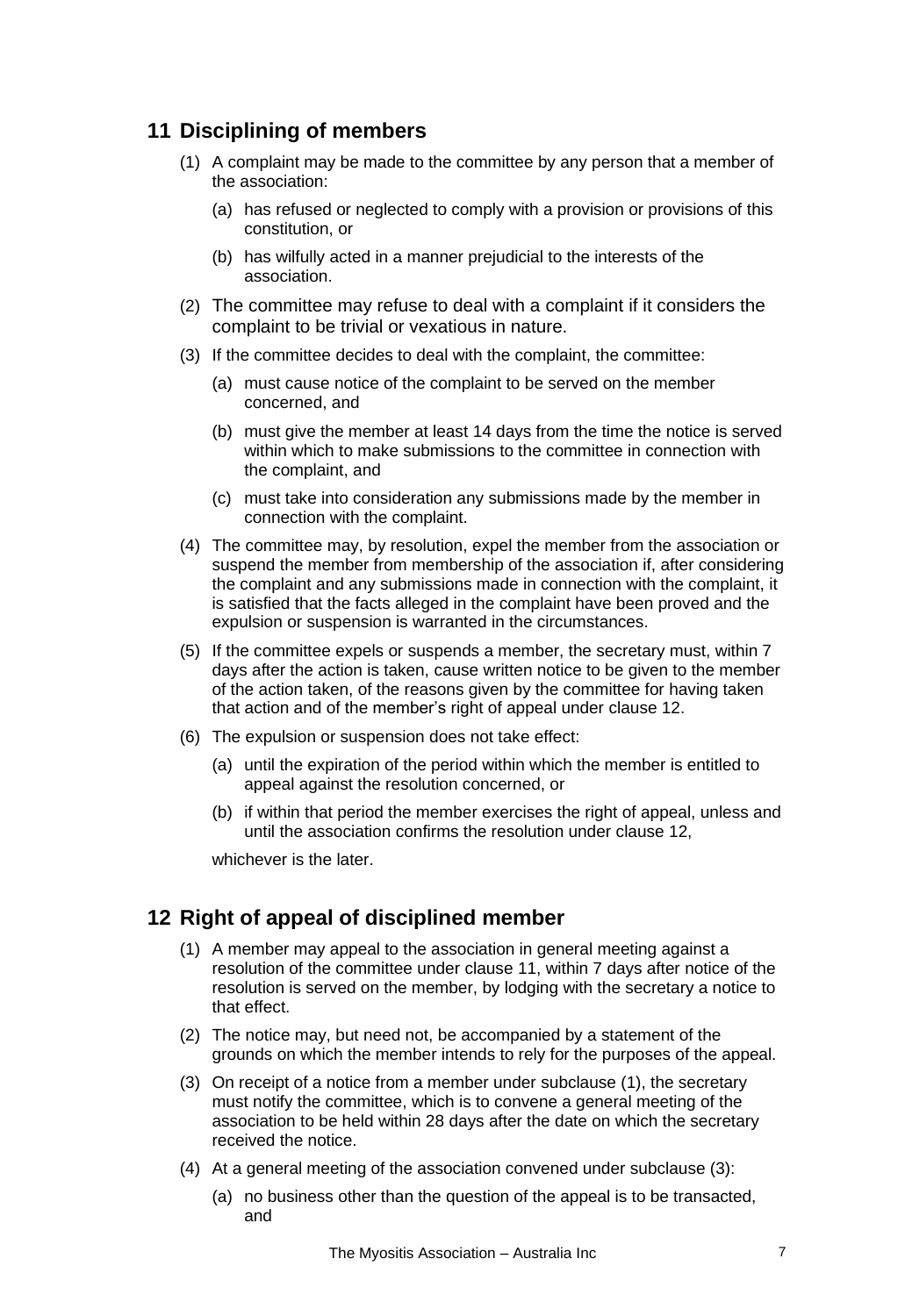- (b) the committee and the member must be given the opportunity to state their respective cases orally or in writing, or both, and
- (c) the members present are to vote by secret ballot on the question of whether the resolution should be confirmed or revoked.
- (5) The appeal is to be determined by a simple majority of votes cast by members of the association.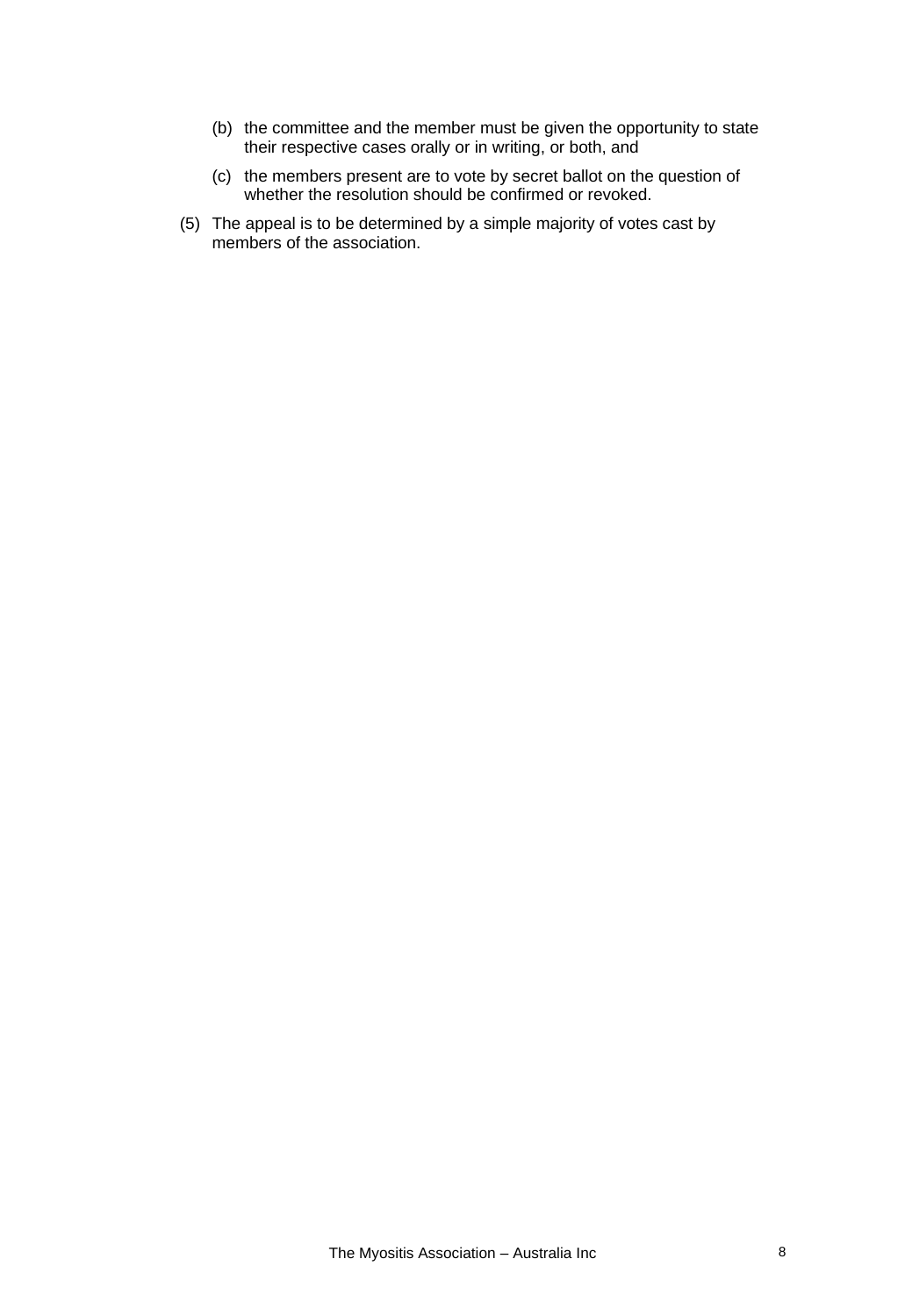# <span id="page-8-1"></span><span id="page-8-0"></span>**Part 3 The committee**

#### **13 Powers of the committee**

Subject to the Act, the Regulation, this constitution and any resolution passed by the association in general meeting, the committee:

- (a) is to control and manage the affairs of the association, and
- (b) may exercise all the functions that may be exercised by the association, other than those functions that are required by this constitution to be exercised by a general meeting of members of the association, and
- (c) has power to perform all the acts and do all things that appear to the committee to be necessary or desirable for the proper management of the affairs of the association.

### <span id="page-8-2"></span>*14 Composition and membership of committee*

- (1) The committee is to consist of:
	- (a) the office-bearers of the association, and
	- (b) 3 ordinary committee members,

each of whom is to be elected at the annual general meeting of the association under clause 15.

**Note.** Section 28 of the Act contains further requirements concerning eligibility for membership and composition of the committee.

- (2) The total number of committee members is to be 7.
- (3) The office-bearers of the association are as follows:
	- (a) the president,
	- (b) the vice-president,
	- (c) the treasurer,
	- (d) the secretary.
- (4) A committee member may hold up to 2 offices (other than both the offices of president and vice-president).
- (5) There is no maximum number of consecutive terms for which a committee member may hold office.
- <span id="page-8-3"></span>(6) Each member of the committee is, subject to this constitution, to hold office until immediately before the election of committee members at the annual general meeting next following the date of the member's election, and is eligible for re-election.

### **15 Election of committee members**

- (1) Nominations of candidates for election as office-bearers of the association or as ordinary committee members:
	- (a) must be made in writing, signed by 2 members of the association and accompanied by the written consent of the candidate (which may be endorsed on the form of the nomination), and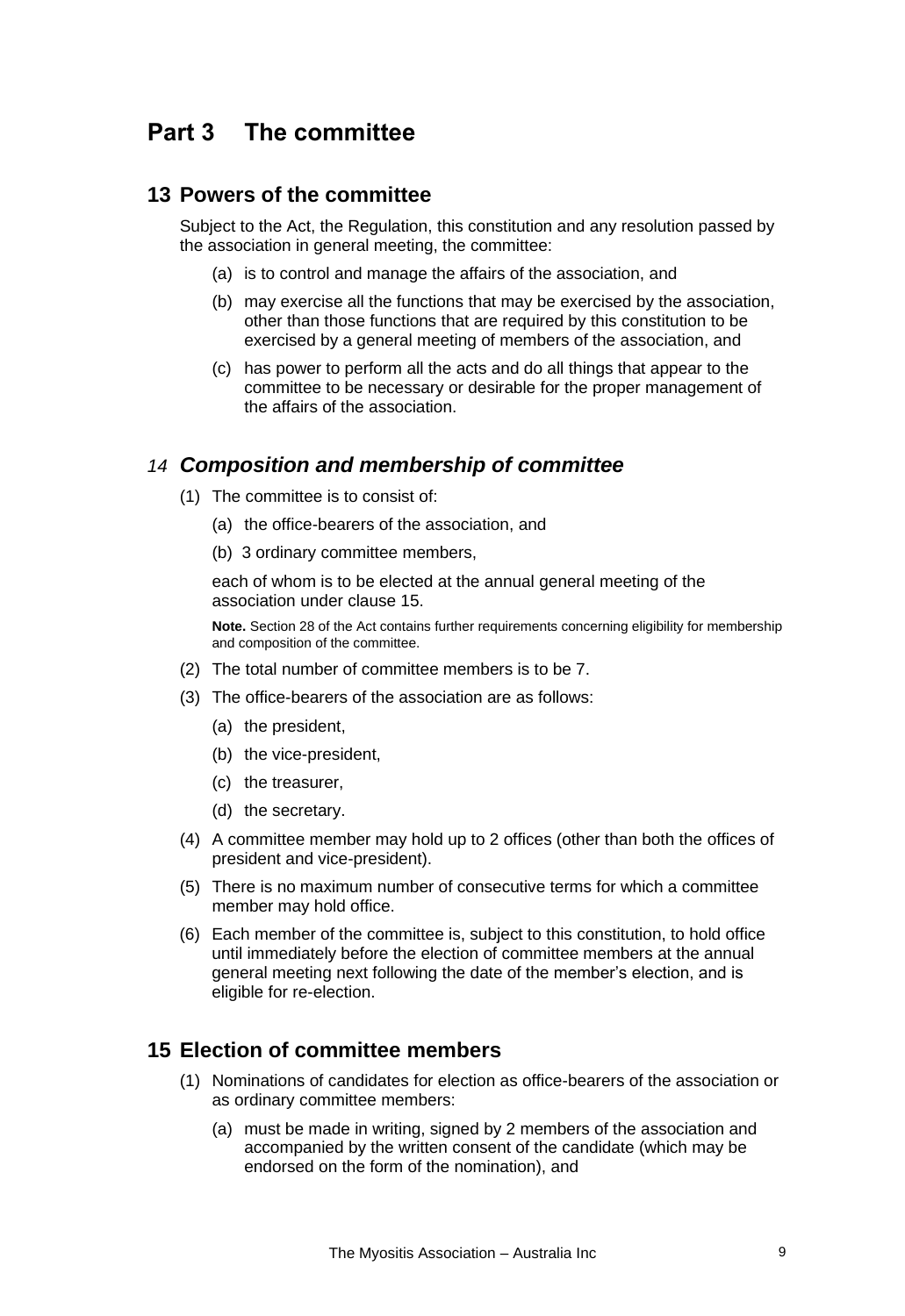- (b) must be delivered to the secretary of the association at least 7 days before the date fixed for the holding of the annual general meeting at which the election is to take place.
- (2) If insufficient nominations are received to fill all vacancies on the committee, the candidates nominated are taken to be elected and further nominations are to be received at the annual general meeting.
- (3) If insufficient further nominations are received, any vacant positions remaining on the committee are taken to be casual vacancies.
- (4) If the number of nominations received is equal to the number of vacancies to be filled, the persons nominated are taken to be elected.
- (5) If the number of nominations received exceeds the number of vacancies to be filled, a ballot is to be held.
- (6) The ballot for the election of office-bearers and ordinary committee members of the committee is to be conducted at the annual general meeting in any usual and proper manner that the committee directs.
- <span id="page-9-0"></span>(7) A person nominated as a candidate for election as an office-bearer or as an ordinary committee member of the association must be a member of the association.

### **16 Secretary**

- (1) The secretary of the association must, as soon as practicable after being appointed as secretary, lodge notice with the association of his or her address.
- (2) It is the duty of the secretary to keep minutes (whether in written or electronic form) of:
	- (a) all appointments of office-bearers and members of the committee, and
	- (b) the names of members of the committee present at a committee meeting or a general meeting, and
	- (c) all proceedings at committee meetings and general meetings.
- (3) Minutes of proceedings at a meeting must be signed by the chairperson of the meeting or by the chairperson of the next succeeding meeting.
- <span id="page-9-1"></span>(4) The signature of the chairperson may be transmitted by electronic means for the purposes of subclause (3).

### **17 Treasurer**

It is the duty of the treasurer of the association to ensure:

- (a) that all money due to the association is collected and received and that all payments authorised by the association are made, and
- (b) that correct books and accounts are kept showing the financial affairs of the association, including full details of all receipts and expenditure connected with the activities of the association.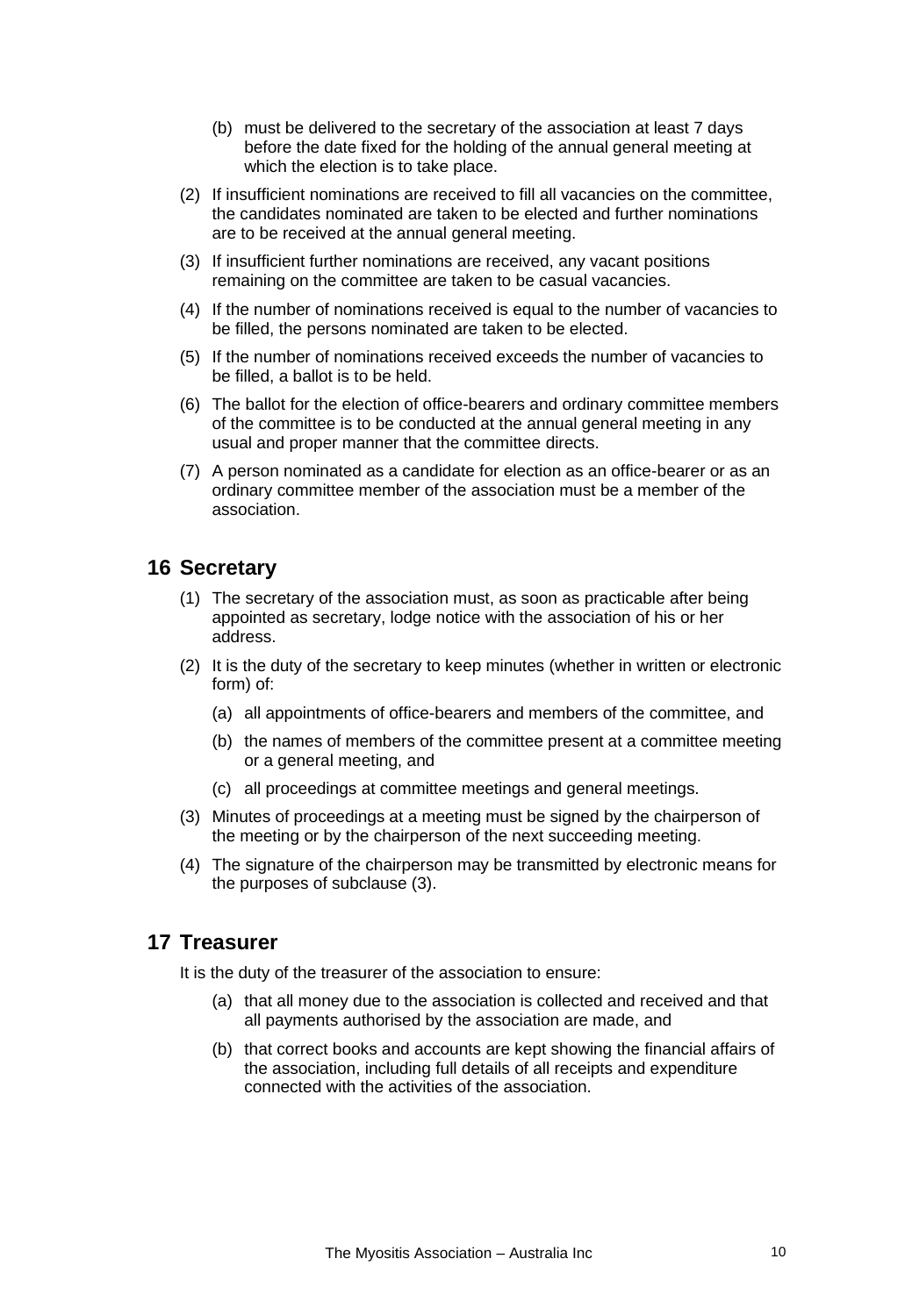### <span id="page-10-0"></span>**18 Casual vacancies**

- (1) In the event of a casual vacancy occurring in the membership of the committee, the committee may appoint a member of the association to fill the vacancy and the member so appointed is to hold office, subject to this constitution, until the annual general meeting next following the date of the appointment.
- (2) A casual vacancy in the office of a member of the committee occurs if the member:
	- (a) dies, or
	- (b) ceases to be a member of the association, or
	- (c) is or becomes an insolvent under administration within the meaning of the *[Corporations Act 2001](http://www.comlaw.gov.au/)* of the Commonwealth, or
	- (d) resigns office by notice in writing given to the secretary, or
	- (e) is removed from office under clause 19, or
	- (f) becomes a mentally incapacitated person, or
	- (g) is absent without the consent of the committee from 3 consecutive meetings of the committee, or
	- (h) is convicted of an offence involving fraud or dishonesty for which the maximum penalty on conviction is imprisonment.
	- (i) is prohibited from being a director of a company under Part 2D.6 (Disqualification from managing corporations) of the *[Corporations Act](http://www.comlaw.gov.au/)  [2001](http://www.comlaw.gov.au/)* of the Commonwealth.

### <span id="page-10-1"></span>**19 Removal of committee members**

- (1) The association in general meeting may by resolution remove any member of the committee from the office of member before the expiration of the member's term of office and may by resolution appoint another person to hold office until the expiration of the term of office of the member so removed.
- (2) If a member of the committee to whom a proposed resolution referred to in subclause (1) relates makes representations in writing to the secretary or president (not exceeding a reasonable length) and requests that the representations be notified to the members of the association, the secretary or the president may send a copy of the representations to each member of the association or, if the representations are not so sent, the member is entitled to require that the representations be read out at the meeting at which the resolution is considered.

# <span id="page-10-2"></span>**20 Committee meetings and quorum**

- (1) The committee must meet at least 3 times in each period of 12 months at the place and time that the committee may determine.
- (2) Additional meetings of the committee may be convened by the president or by any member of the committee.
- (3) Oral or written notice of a meeting of the committee must be given by the secretary to each member of the committee at least 48 hours (or any other period that may be unanimously agreed on by the members of the committee) before the time appointed for the holding of the meeting.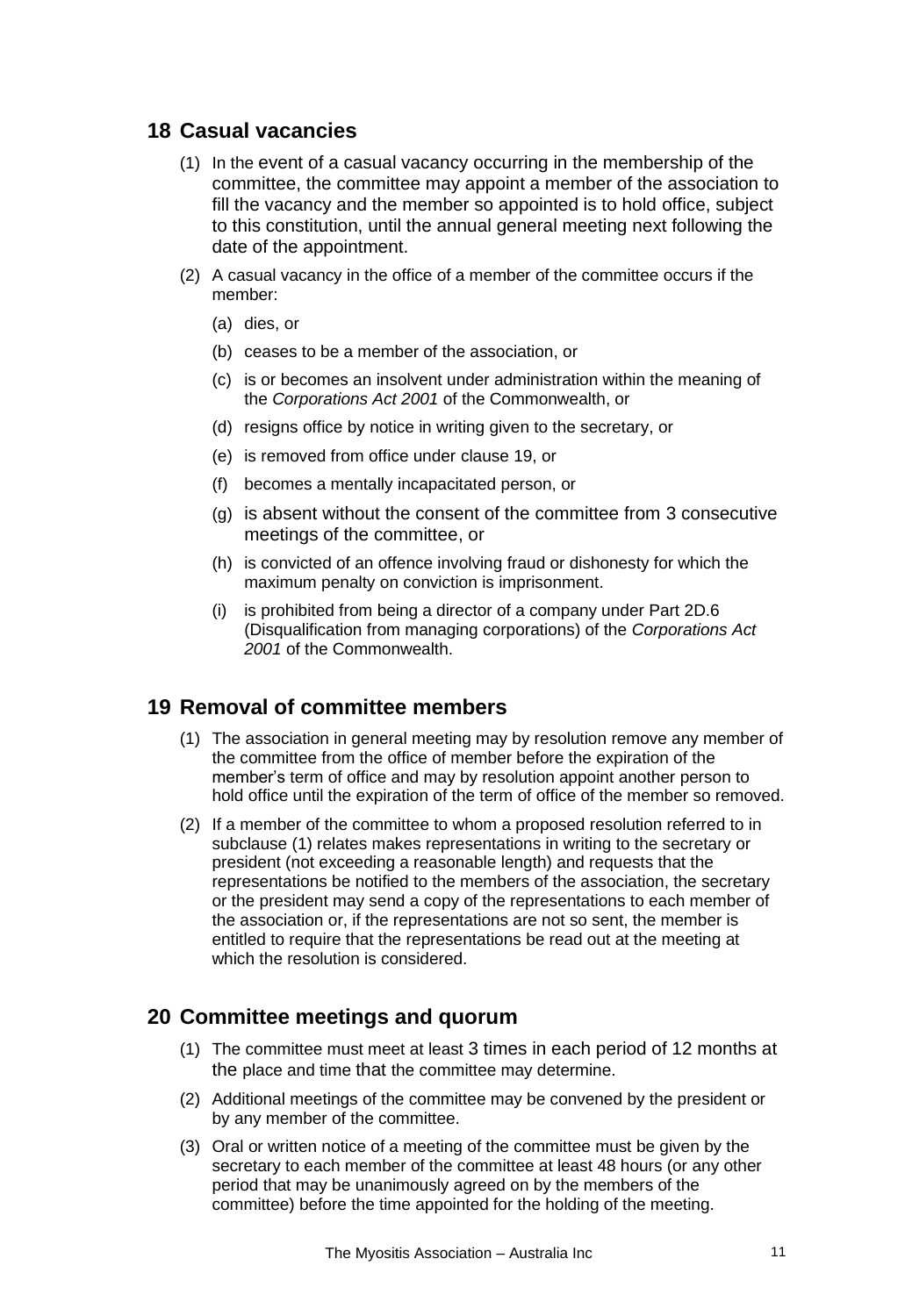- (4) Notice of a meeting given under subclause (3) must specify the general nature of the business to be transacted at the meeting and no business other than that business is to be transacted at the meeting, except business which the committee members present at the meeting unanimously agree to treat as urgent business.
- (5) Any 3 members of the committee constitute a quorum for the transaction of the business of a meeting of the committee.
- (6) No business is to be transacted by the committee unless a quorum is present and if, within half an hour of the time appointed for the meeting, a quorum is not present, the meeting is to stand adjourned to the same place and at the same hour of the same day in the following week.
- (7) If at the adjourned meeting a quorum is not present within half an hour of the time appointed for the meeting, the meeting is to be dissolved.
- (8) At a meeting of the committee:
	- (a) the president or, in the president's absence, the vice-president is to preside, or
	- (b) if the president and the vice-president are absent or unwilling to act, one of the remaining members of the committee chosen by the members present at the meeting is to preside.

# <span id="page-11-0"></span>**21 Appointment of members to the committee to constitute quorum**

- (1) If at any time the number of committee members is less than the number required to constitute a quorum for a committee meeting, the existing committee members may appoint a sufficient number of members of the association as committee members to enable the quorum to be constituted.
- (2) A member of the committee so appointed is to hold office, subject to this constitution, until the annual general meeting next following the date of the appointment.
- <span id="page-11-1"></span>(3) This clause does not apply to the filling of a casual vacancy to which clause 18 applies.

### **22 Use of technology at committee meetings**

- (1) A committee meeting may be held at 2 or more venues using any technology approved by the committee that gives each of the committee's members a reasonable opportunity to participate.
- <span id="page-11-2"></span>(2) A committee member who participates in a committee meeting using that technology is taken to be present at the meeting and, if the member votes at the meeting, is taken to have voted in person.

### **23 Delegation by committee to sub-committee**

- (1) The committee may, by instrument in writing, delegate to one or more subcommittees (consisting of the member or members of the association that the committee thinks fit) the exercise of any of the functions of the committee that are specified in the instrument, other than:
	- (a) this power of delegation, and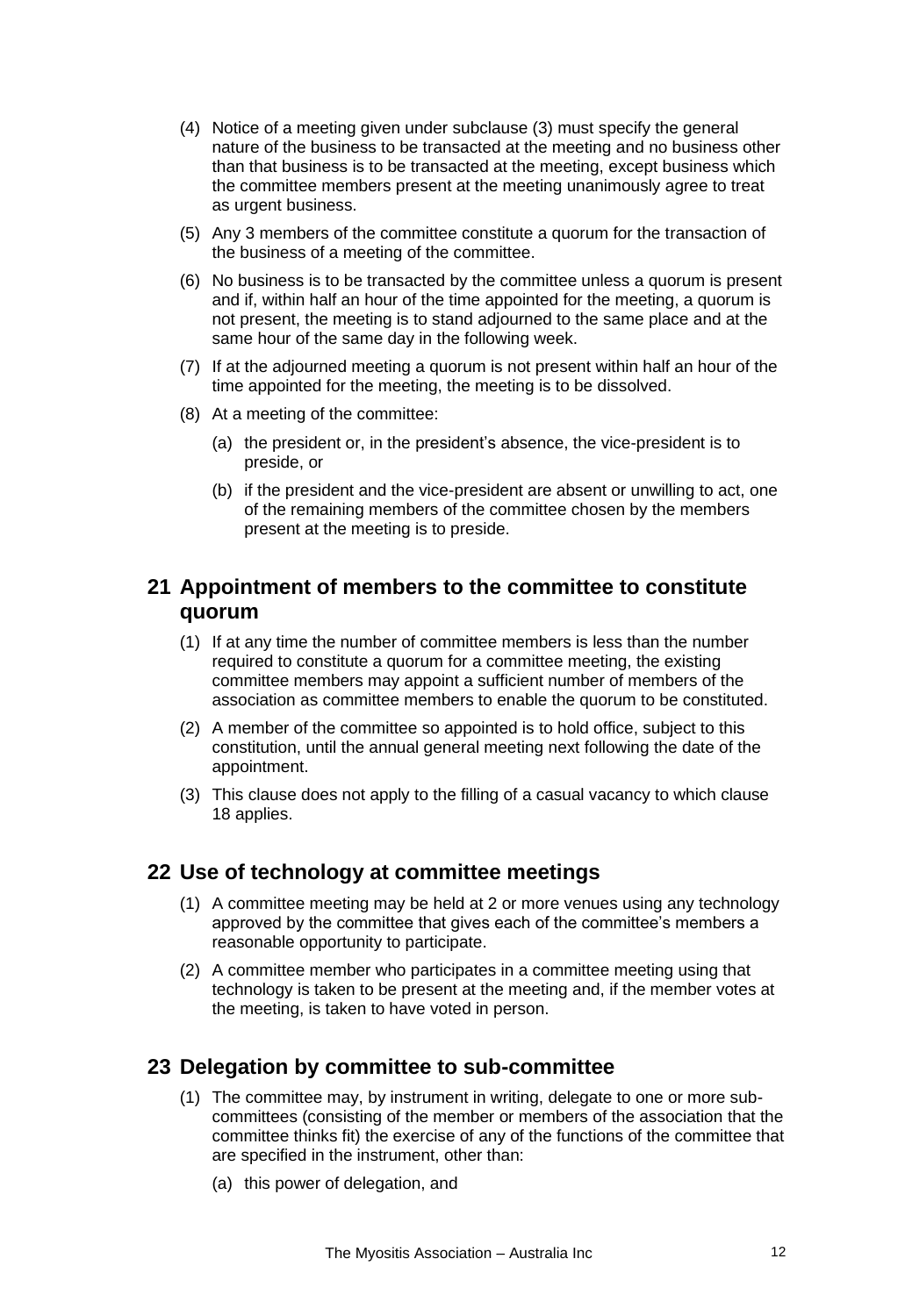- (b) a function which is a duty imposed on the committee by the Act or by any other law.
- (2) A function the exercise of which has been delegated to a sub-committee under this clause may, while the delegation remains unrevoked, be exercised from time to time by the sub-committee in accordance with the terms of the delegation.
- (3) A delegation under this clause may be made subject to any conditions or limitations as to the exercise of any function, or as to time or circumstances, that may be specified in the instrument of delegation.
- (4) Despite any delegation under this clause, the committee may continue to exercise any function delegated.
- (5) Any act or thing done or suffered by a sub-committee acting in the exercise of a delegation under this clause has the same force and effect as it would have if it had been done or suffered by the committee.
- (6) The committee may, by instrument in writing, revoke wholly or in part any delegation under this clause.
- <span id="page-12-0"></span>(7) A sub-committee may meet and adjourn as it thinks proper.

### **24 Voting and decisions**

- (1) Questions arising at a meeting of the committee or of any sub-committee appointed by the committee are to be determined by a majority of the votes of members of the committee or sub-committee present at the meeting.
- (2) Each member present at a meeting of the committee or of any sub-committee appointed by the committee (including the person presiding at the meeting) is entitled to one vote but, in the event of an equality of votes on any question, the person presiding may exercise a second or casting vote.
- (3) Subject to clause 20 (5), the committee may act despite any vacancy on the committee.
- (4) Any act or thing done or suffered, or purporting to have been done or suffered, by the committee or by a sub-committee appointed by the committee, is valid and effectual despite any defect that may afterwards be discovered in the appointment or qualification of any member of the committee or sub-committee.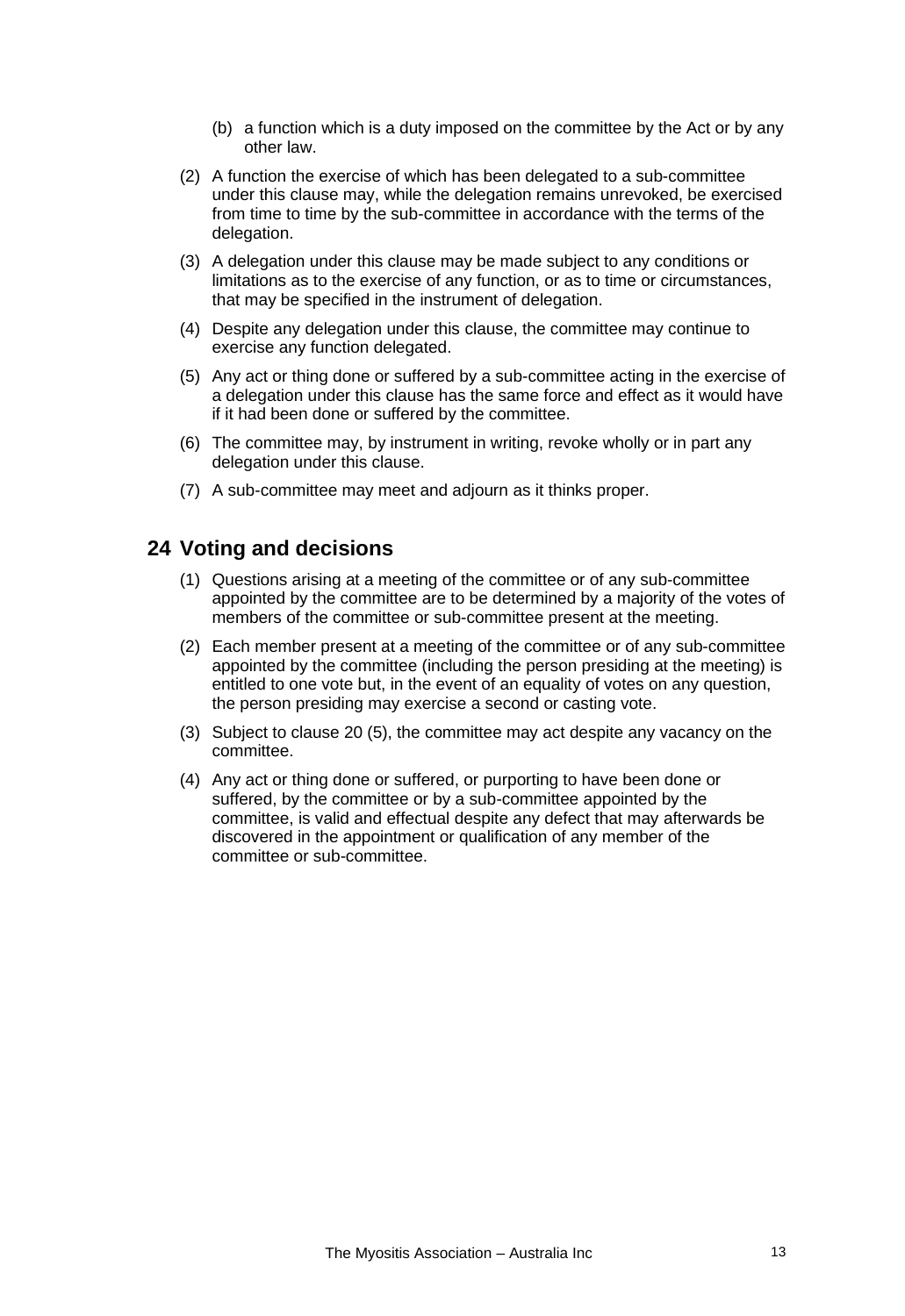# <span id="page-13-1"></span><span id="page-13-0"></span>Part 4 General **meetings**

# **25 Annual general meetings - holding of**

- (1) The association must hold its first annual general meeting within 18 months after its registration under the Act.
- (2) The association must hold its annual general meetings:
	- (a) within 6 months after the close of the association's financial year, or
	- (b) within any later time that may be allowed or prescribed under section 37 (2) (b) of the Act.

# <span id="page-13-2"></span>**26 Annual general meetings - calling of and business at**

- (1) The annual general meeting of the association is, subject to the Act and to clause 25, to be convened on the date and at the place and time that the committee thinks fit.
- (2) In addition to any other business which may be transacted at an annual general meeting, the business of an annual general meeting is to include the following:
	- (a) to confirm the minutes of the last preceding annual general meeting and of any special general meeting held since that meeting,
	- (b) to receive from the committee reports on the activities of the association during the last preceding financial year,
	- (c) to elect office-bearers of the association and ordinary committee members,
	- (d) to receive and consider any financial statement or report required to be submitted to members under the Act.
- <span id="page-13-3"></span>(3) An annual general meeting must be specified as that type of meeting in the notice convening it.

# **27 Special general meetings - calling of**

- (1) The committee may, whenever it thinks fit, convene a special general meeting of the association.
- (2) The committee must, on the requisition of at least 5% of the total number of members, convene a special general meeting of the association.
- (3) A requisition of members for a special general meeting:
	- (a) must be in writing, and
	- (b) must state the purpose or purposes of the meeting, and
	- (c) must be signed by the members making the requisition, and
	- (d) must be lodged with the secretary, and
	- (e) may consist of several documents in a similar form, each signed by one or more of the members making the requisition.
- (4) If the committee fails to convene a special general meeting to be held within 1 month after the date on which a requisition of members for the meeting is lodged with the secretary, any one or more of the members who made the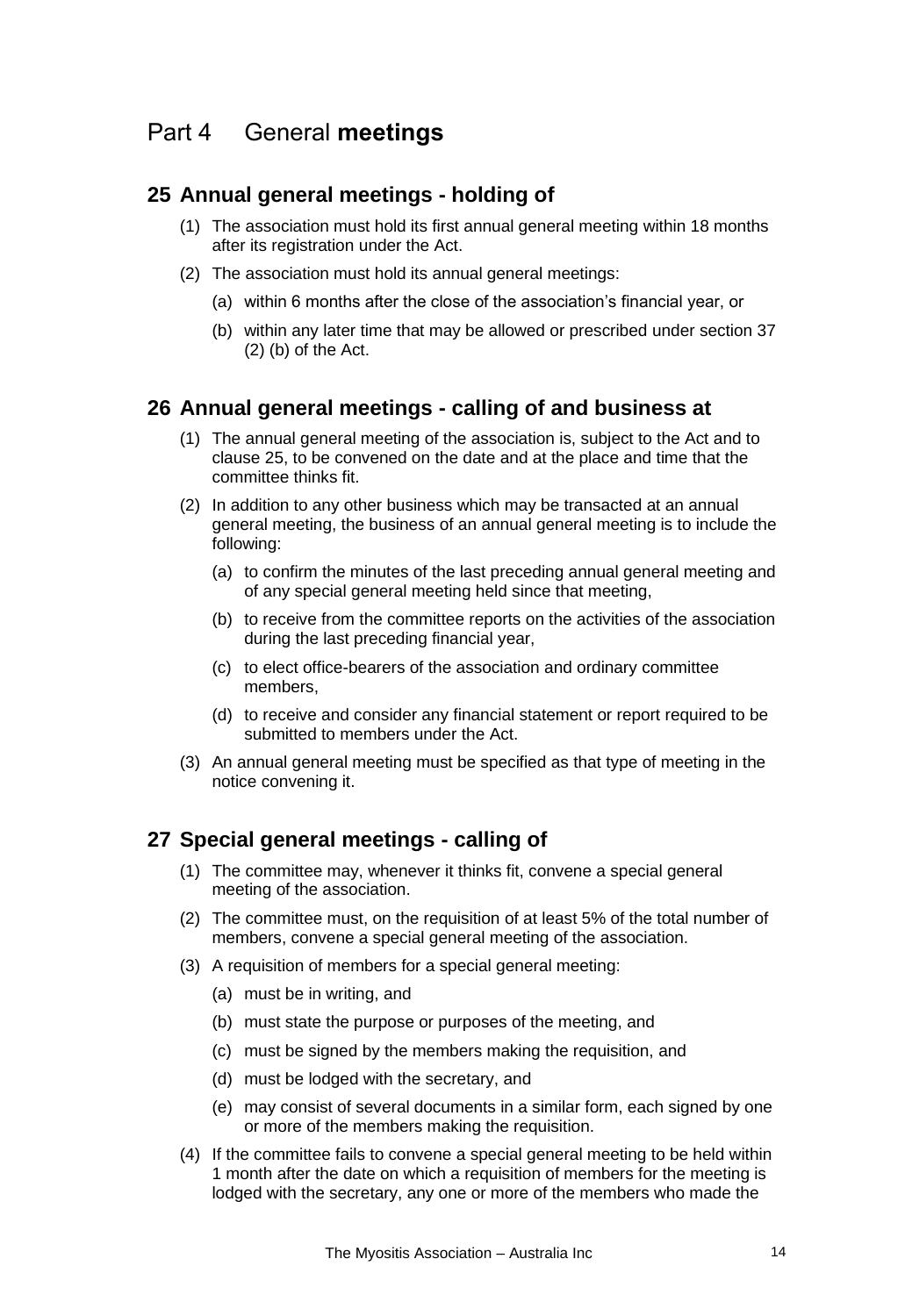requisition may convene a special general meeting to be held not later than 3 months after that date.

- (5) A special general meeting convened by a member or members as referred to in subclause (4) must be convened as nearly as is practicable in the same manner as general meetings are convened by the committee.
- (6) For the purposes of subclause (3):
	- (a) a requisition may be in electronic form, and
	- (b) a signature may be transmitted, and a requisition may be lodged, by electronic means.

### <span id="page-14-0"></span>**28 Notice**

- (1) Except if the nature of the business proposed to be dealt with at a general meeting requires a special resolution of the association, the secretary must, at least 14 days before the date fixed for the holding of the general meeting, give a notice to each member specifying the place, date and time of the meeting and the nature of the business proposed to be transacted at the meeting.
- (2) If the nature of the business proposed to be dealt with at a general meeting requires a special resolution of the association, the secretary must, at least 21 days before the date fixed for the holding of the general meeting, cause notice to be given to each member specifying, in addition to the matter required under subclause (1), the intention to propose the resolution as a special resolution.

**Note.** A special resolution must be passed in accordance with section 39 of the Act.

- (3) No business other than that specified in the notice convening a general meeting is to be transacted at the meeting except, in the case of an annual general meeting, business which may be transacted under clause 26 (2).
- <span id="page-14-1"></span>(4) A member desiring to bring any business before a general meeting may give notice in writing of that business to the secretary who must include that business in the next notice calling a general meeting given after receipt of the notice from the member.

### **29 Quorum for general meetings**

- (1) No item of business is to be transacted at a general meeting unless a quorum of members entitled under this constitution to vote is present during the time the meeting is considering that item.
- (2) Five members present (being members entitled under this constitution to vote at a general meeting) constitute a quorum for the transaction of the business of a general meeting.
- (3) If within half an hour after the appointed time for the commencement of a general meeting a quorum is not present, the meeting:
	- (a) if convened on the requisition of members—is to be dissolved, and
	- (b) in any other case—is to stand adjourned to the same day in the following week at the same time and (unless another place is specified at the time of the adjournment by the person presiding at the meeting or communicated by written notice to members given before the day to which the meeting is adjourned) at the same place.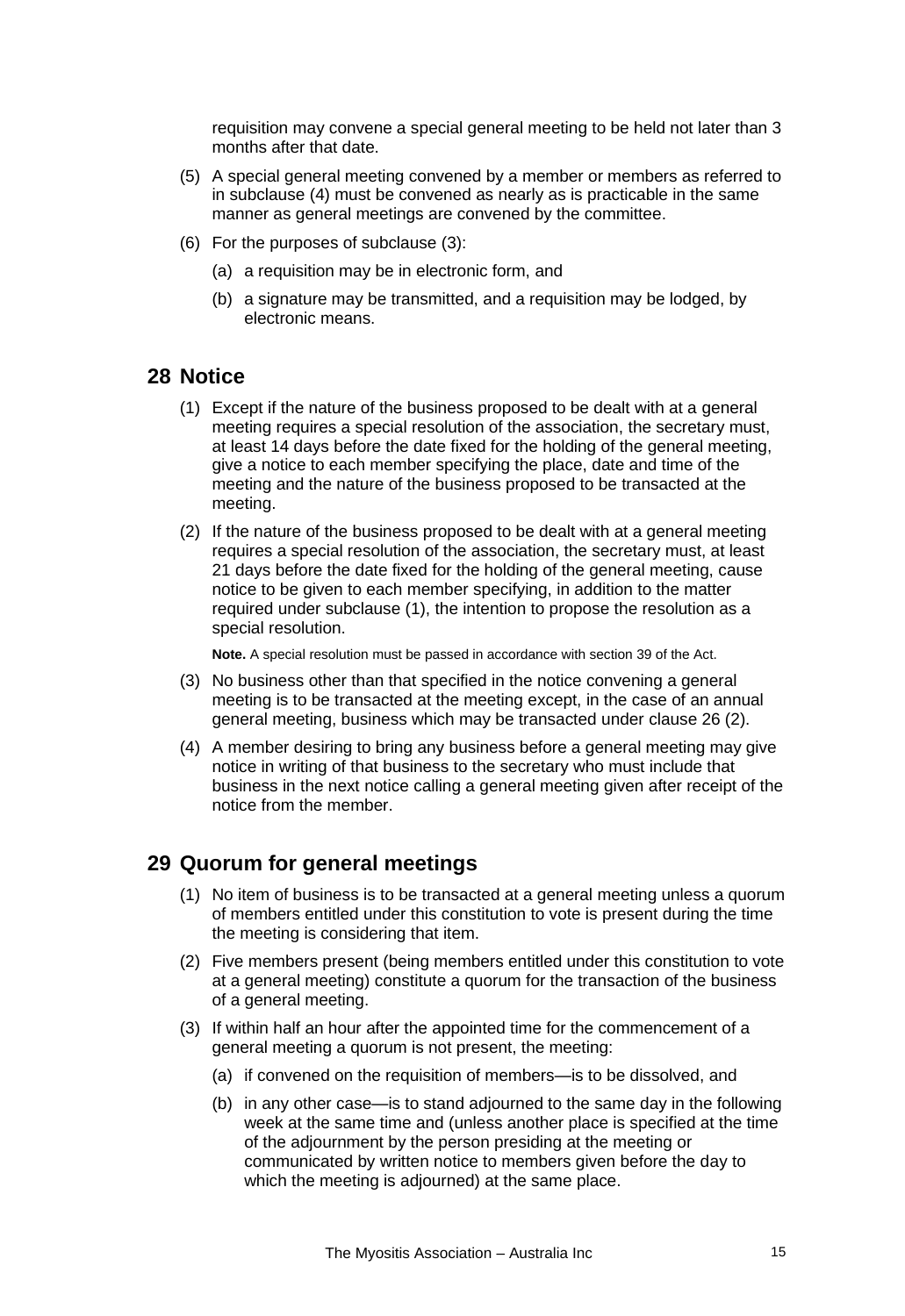<span id="page-15-0"></span>(4) If at the adjourned meeting a quorum is not present within half an hour after the time appointed for the commencement of the meeting, the members present (being at least 3) are to constitute a quorum.

# **30 Presiding member**

- (1) The president or, in the president's absence, the vice-president, is to preside as chairperson at each general meeting of the association.
- <span id="page-15-1"></span>(2) If the president and the vice-president are absent or unwilling to act, the members present must elect one of their number to preside as chairperson at the meeting.

# **31 Adjournment**

- (1) The chairperson of a general meeting at which a quorum is present may, with the consent of the majority of members present at the meeting, adjourn the meeting from time to time and place to place, but no business is to be transacted at an adjourned meeting other than the business left unfinished at the meeting at which the adjournment took place.
- (2) If a general meeting is adjourned for 14 days or more, the secretary must give written or oral notice of the adjourned meeting to each member of the association stating the place, date and time of the meeting and the nature of the business to be transacted at the meeting.
- <span id="page-15-2"></span>(3) Except as provided in subclauses (1) and (2), notice of an adjournment of a general meeting or of the business to be transacted at an adjourned meeting is not required to be given.

# **32 Making of decisions**

- (1) A question arising at a general meeting of the association is to be determined by:
	- (a) a show of hands or, if the meeting is one to which clause 37 applies, any appropriate corresponding method that the committee may determine, or
	- (b) if on the motion of the chairperson or if 5 or more members present at the meeting decide that the question should be determined by a written ballot—a written ballot.
- (2) If the question is to be determined by a show of hands, a declaration by the chairperson that a resolution has, on a show of hands, been carried or carried unanimously or carried by a particular majority or lost, or an entry to that effect in the minute book of the association, is evidence of the fact without proof of the number or proportion of the votes recorded in favour of or against that resolution.
- (3) Subclause (2) applies to a method determined by the committee under subclause (1) (a) in the same way as it applies to a show of hands.
- (4) If the question is to be determined by a written ballot, the ballot is to be conducted in accordance with the directions of the chairperson.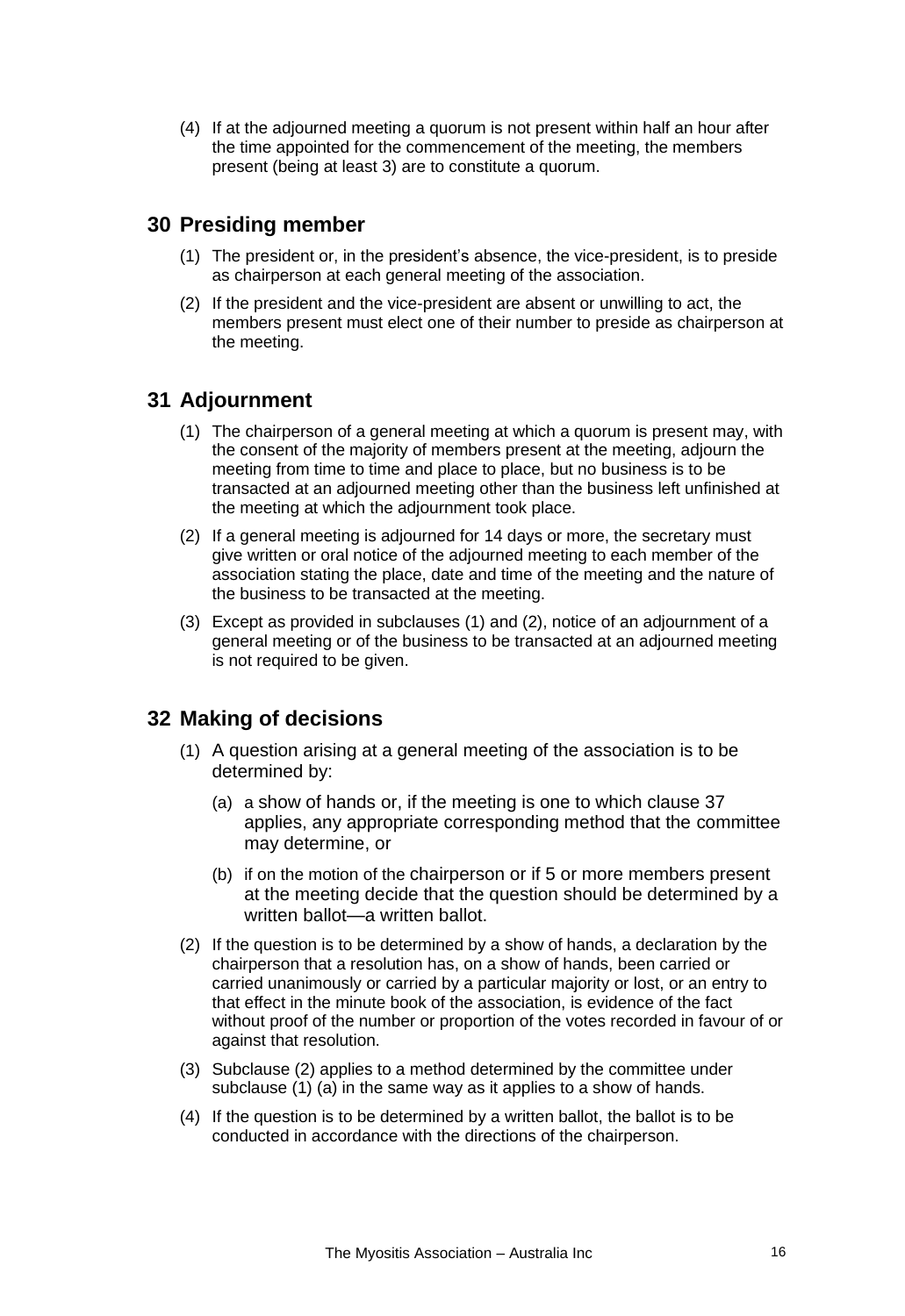# <span id="page-16-0"></span>**33 Special resolutions**

<span id="page-16-1"></span>A special resolution may only be passed by the association in accordance with section 39 of the Act.

# **34 Voting**

- (1) On any question arising at a general meeting of the association a member has one vote only.
- (2) In the case of an equality of votes on a question at a general meeting, the chairperson of the meeting is entitled to exercise a second or casting vote.
- (3) A member is not entitled to vote at any general meeting of the association unless all money due and payable by the member to the association has been paid.
- <span id="page-16-2"></span>(4) A member is not entitled to vote at any general meeting of the association if the member is under 18 years of age.

### <span id="page-16-3"></span>**35 Proxy votes**

Proxy voting must not be undertaken at or in respect of any general meeting.

### **36 Postal or electronic ballots**

- (1) The association may hold a postal or electronic ballot (as the committee determines) to determine any issue or proposal (other than an appeal under clause 12).
- <span id="page-16-4"></span>(2) A postal or electronic ballot is to be conducted in accordance with Schedule 3 to the Regulation.

### **37 Use of technology at general meetings**

- (1) A general meeting may be held at 2 or more venues using any technology approved by the committee that gives each of the association's members a reasonable opportunity to participate.
- (2) A member of an association who participates in a general meeting using that technology is taken to be present at the meeting and, if the member votes at the meeting, is taken to have voted in person.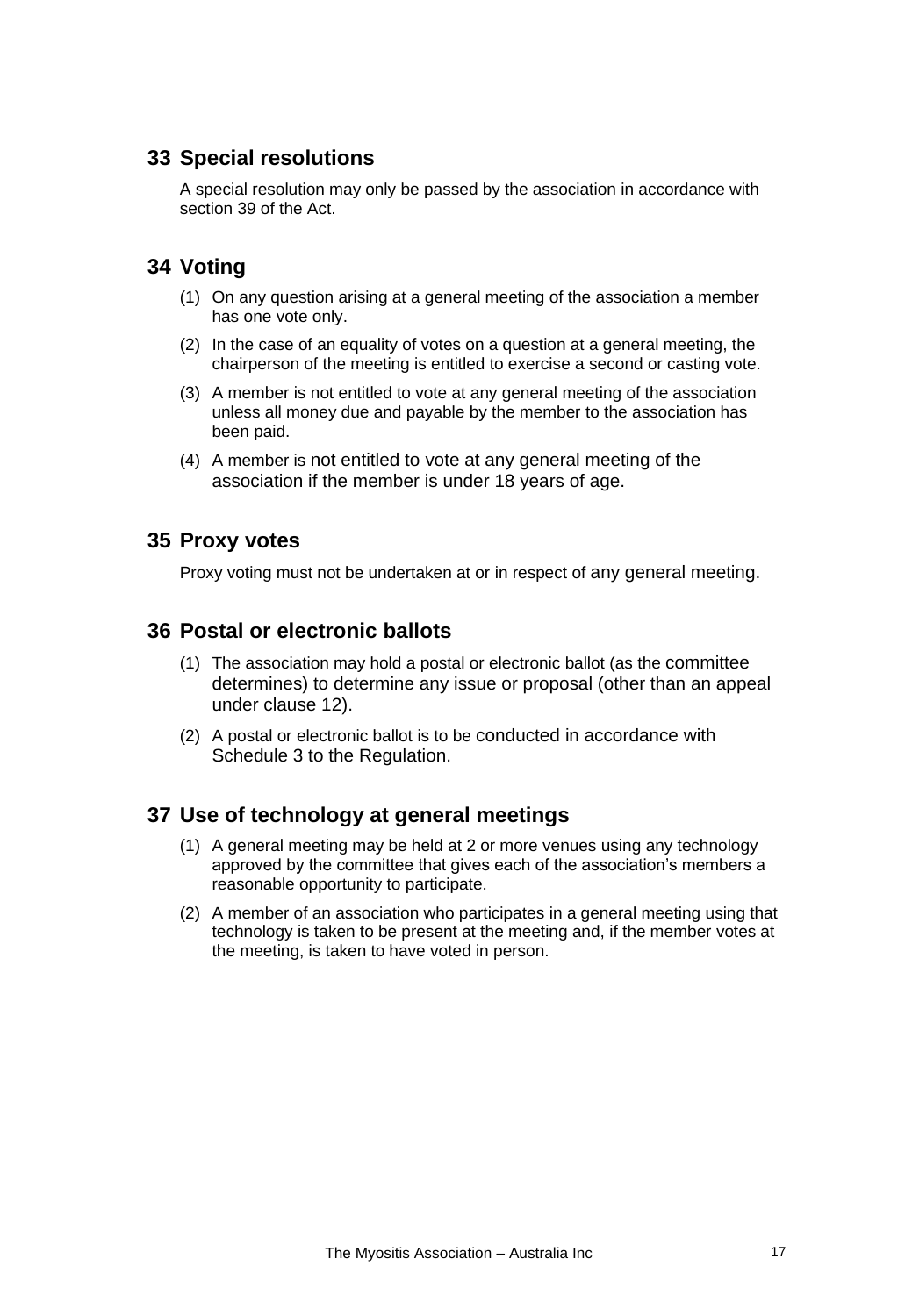# <span id="page-17-1"></span><span id="page-17-0"></span>**Part 5 Miscellaneous**

### <span id="page-17-2"></span>**38 Insurance**

The association may affect and maintain insurance.

#### **39 Funds - source**

- (1) The funds of the association are to be derived from entrance fees and annual subscriptions of members, donations and, subject to any resolution passed by the association in general meeting, any other sources that the committee determines.
- (2) All money received by the association must be deposited as soon as practicable and without deduction to the credit of the association's bank or other authorised deposit-taking institution account.
- <span id="page-17-3"></span>(3) The association must, as soon as practicable after receiving any money, issue an appropriate receipt.

#### **40 Funds - management**

- (1) Subject to any resolution passed by the association in general meeting, the funds of the association are to be used solely in pursuance of the objects of the association in the manner that the committee determines.
- <span id="page-17-4"></span>(2) All cheques, drafts, bills of exchange, promissory notes and other negotiable instruments must be signed by 2 authorised signatories.

### **41 Association is non-profit**

Subject to the Act and the Regulation, the association must apply its funds and assets solely in pursuance of the objects of the association and must not conduct its affairs so as to provide a pecuniary gain for any of its members.

<span id="page-17-5"></span>**Note.** Section 5 of the Act defines **pecuniary gain** for the purpose of this clause.

### *42 Distribution of property on winding up of association*

- (1) Subject to the Act and the Regulations, in a winding up of the association, any surplus property of the association is to be transferred to another organisation with similar objects and which is not carried on for the profit or gain of its individual members.
- (2) In this clause, a reference to the surplus property of an association is a reference to that property of the association remaining after satisfaction of the debts and liabilities of the association and the costs, charges and expenses of the winding up of the association.

**Note.** Section 65 of the Act provides for distribution of surplus property on the winding up of an association.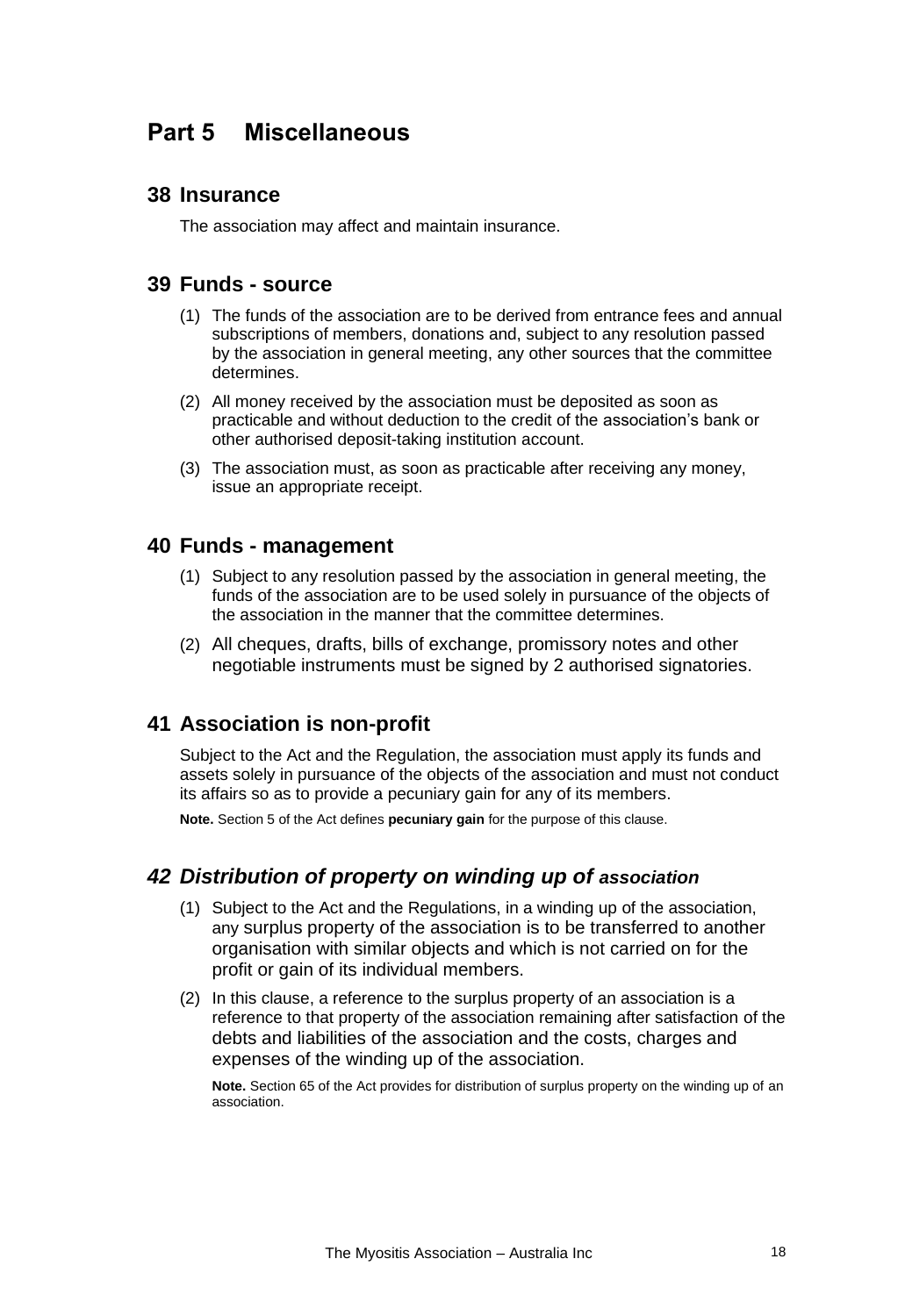### <span id="page-18-0"></span>**43 Change of name, objects and constitution**

<span id="page-18-1"></span>An application for registration of a change in the association's name, objects or constitution in accordance with section 10 of the Act is to be made by the public officer or a committee member.

# **44 Custody of books etc**

Except as otherwise provided by this constitution, all records, books and other documents relating to the association must be kept in New South Wales:

- (a) at the main premises of the association, in the custody of the public officer or a member of the association (as the committee determines), or
- <span id="page-18-2"></span>(b) if the association has no premises, at the association's official address, in the custody of the public officer.

### **45 Inspection of books etc**

- (1) The following documents must be open to inspection, free of charge, by a member of the association at any reasonable hour:
	- (a) records, books and other financial documents of the association,
	- (b) this constitution,
	- (c) minutes of all committee meetings and general meetings of the association.
- (2) A member of the association may obtain a copy of any of the documents referred to in subclause (1) on payment of a fee of not more than \$1 for each page copied.
- (3) Despite subclauses (1) and (2), the committee may refuse to permit a member of the association to inspect or obtain a copy of records of the association that relate to confidential, personal, employment, commercial or legal matters or where to do so may be prejudicial to the interests of the association.

### <span id="page-18-3"></span>**46 Service of notices**

- (1) For the purpose of this constitution, a notice may be served on or given to a person:
	- (a) by delivering it to the person personally, or
	- (b) by sending it by pre-paid post to the address of the person, or
	- (c) by sending it by facsimile transmission or some other form of electronic transmission to an address specified by the person for giving or serving the notice.
- (2) For the purpose of this constitution, a notice is taken, unless the contrary is proved, to have been given or served:
	- (a) in the case of a notice given or served personally, on the date on which it is received by the addressee, and
	- (b) in the case of a notice sent by pre-paid post, on the date when it would have been delivered in the ordinary course of post, and
	- (c) in the case of a notice sent by facsimile transmission or some other form of electronic transmission, on the date it was sent or, if the machine from